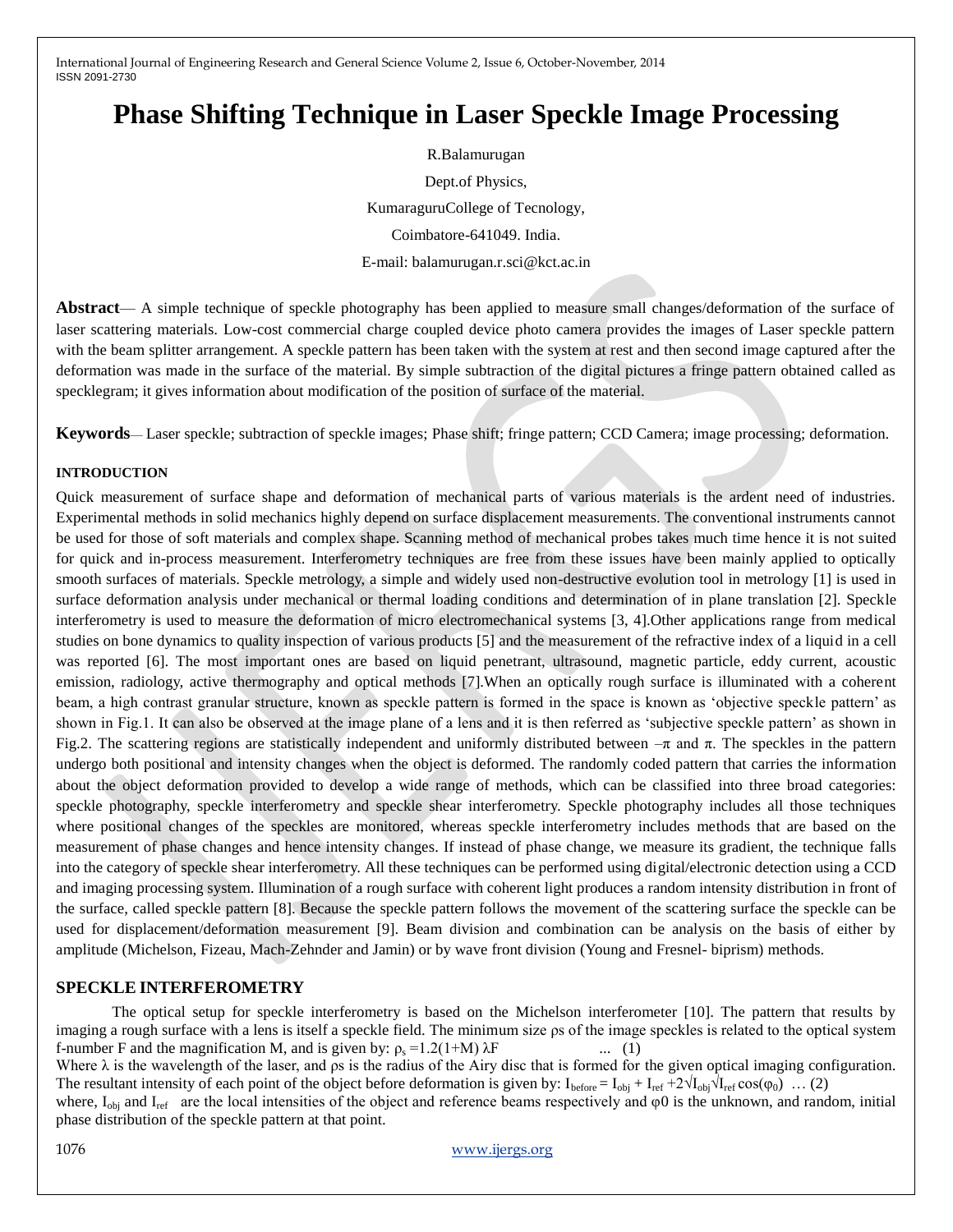

Fig.3. Basics for Speckle image formation (a) Basic Speckle pattern formation (b) changes in the microstructure of the surface (The original surface is indicated by the dashed line)

When the object moves, the phase distribution undergoes a change and the intensity at the object becomes:

1077 www.ijergs.org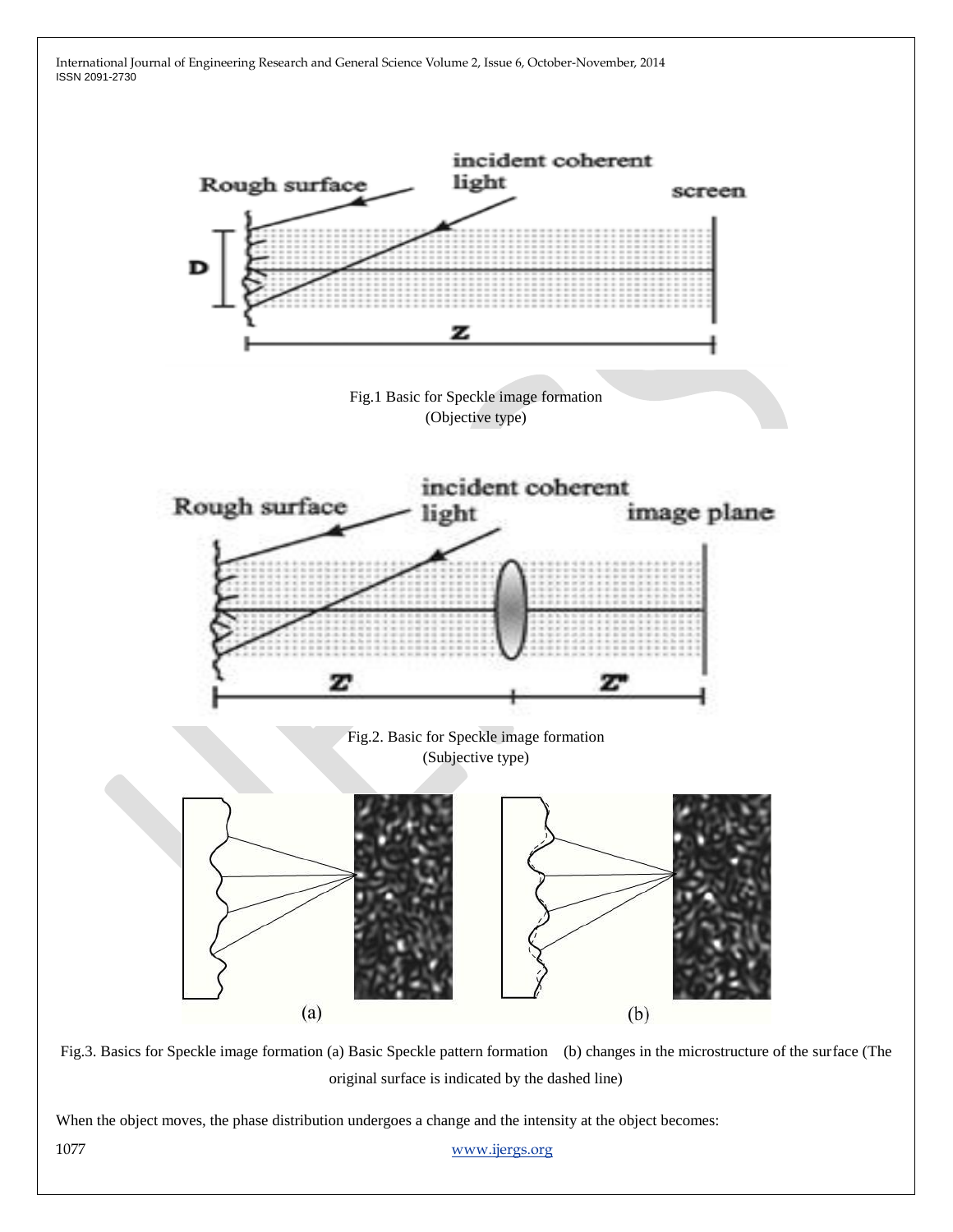$I_{\text{after}} = I_{\text{obj}} + I_{\text{ref}} + 2\sqrt{I_{\text{obj}}}\sqrt{I_{\text{ref}}}\cos(\varphi_0 + \varphi_{\text{obj}})\dots$  (3)

where, Δ $φ$ <sub>obj</sub> is the phase change induced by object deformation, which is directly related to the out-of-plane displacement of the object according to the sensitivity vector theory:

$$
u_z = \Delta \varphi_{obj} / 2\pi \cdot \lambda / (1 + \cos \theta i) \qquad \qquad \dots (4)
$$

where  $\lambda$  is the wavelength used and  $\theta_i$  is the incidence angle.

From equation (3) it is possible to determine the displacement, once  $\Delta \varphi_{obj}$  is known. A simple approach to measure  $\Delta \varphi_{obj}$  is to record Ibefore and Iafter and to calculate the difference is:

 $\Delta I = I_{after} - I_{before} = 2\sqrt{I_{obj}}\sqrt{I_{ref}} [\cos(\phi_0 + \Delta \phi_{obj}) - \cos \phi_0] \dots (5)$ 

which can be rewritten as:

 $\Delta I = 4\sqrt{I_{\text{obj}}}\sqrt{I_{\text{ref}}} \sin{\{\phi_0 + \Delta \phi_{\text{obj}}/2\}} \sin{\Delta \phi_{\text{obj}}/2}$  ... (6)

The intensity change ∆*I* depends on the random initial phase distribution *φ*<sup>0</sup> as well as on the deformation induced phase change ∆*φobj*, therefore a statistical consideration is required to find a unique relationship between intensity change ∆*I* and phase change ∆*φobj* during deformation.

### **EXPERIMENTAL SETUP**

It basically uses a setup analogous to a Michelson interferometer in which both mirrors are replaced by scatter surfaces. The resultant speckle pattern in the image plane is formed by the interference of the two speckle fields issuing independently from the two scatter surfaces. One of the surfaces is subjected to deformation and the other serves as the source of reference speckles [11]. The resultant speckle pattern in the image plane is formed by the interference of the two speckle fields issuing independently from the two scatter surfaces. One of the surfaces is subjected to deformation and the other serves as the source of reference speckles [11].

The interested object is a rectangular mild steel carbon plate with a size of 220 mm and 165 mm. The light source is a 5-mW laser diode at the wavelength 630 nm. The beam splitter divides the laser beam into two parts, each of which illuminates a different surface. The beam splitter also serves to combine the light diffused by the two surfaces. An image forming optical system, for example a converging lens is used to collect the diffused light and project the image onto a screen. For these conditions there are two overlapping images of the diffusing surfaces on the screen, each being a speckle field. Because the scattering angle is typically wide, such surfaces do not need to be exactly aligned. We used a polished glass plate with partial metal coating on one face as a beam splitter.

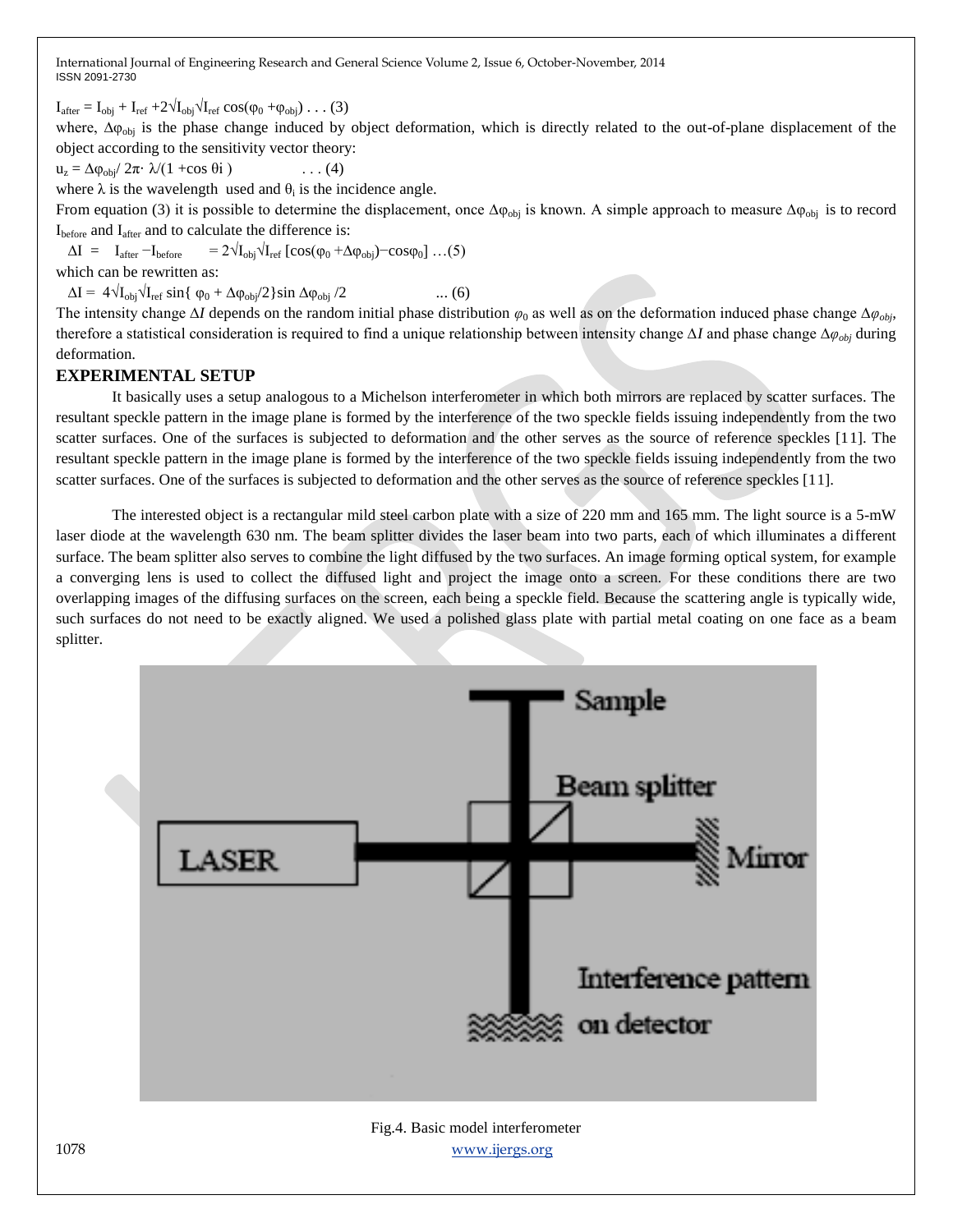## **RESULT AND ANALYSIS**

Laser speckle interferograms of deformation on the mild steel carbon plate are obtained before and after deformation.



Fig.8. Peak value of deformation

The subtraction cancels out the speckle grains that are unchanged leaving a dark area in their place. Overall, a noisy bright fringe pattern that appears shows the area displaced by odd multiples of  $\lambda/4$  contigious fringes differ by integer, it means by a step displacement of  $\lambda/2$ . Now the fringe decoding provides the information of deformation. To image the surfaces and detect the speckles, we used a CCD photo camera, adjusting its operation. The major requirement is that most of the speckle grains are resolved,